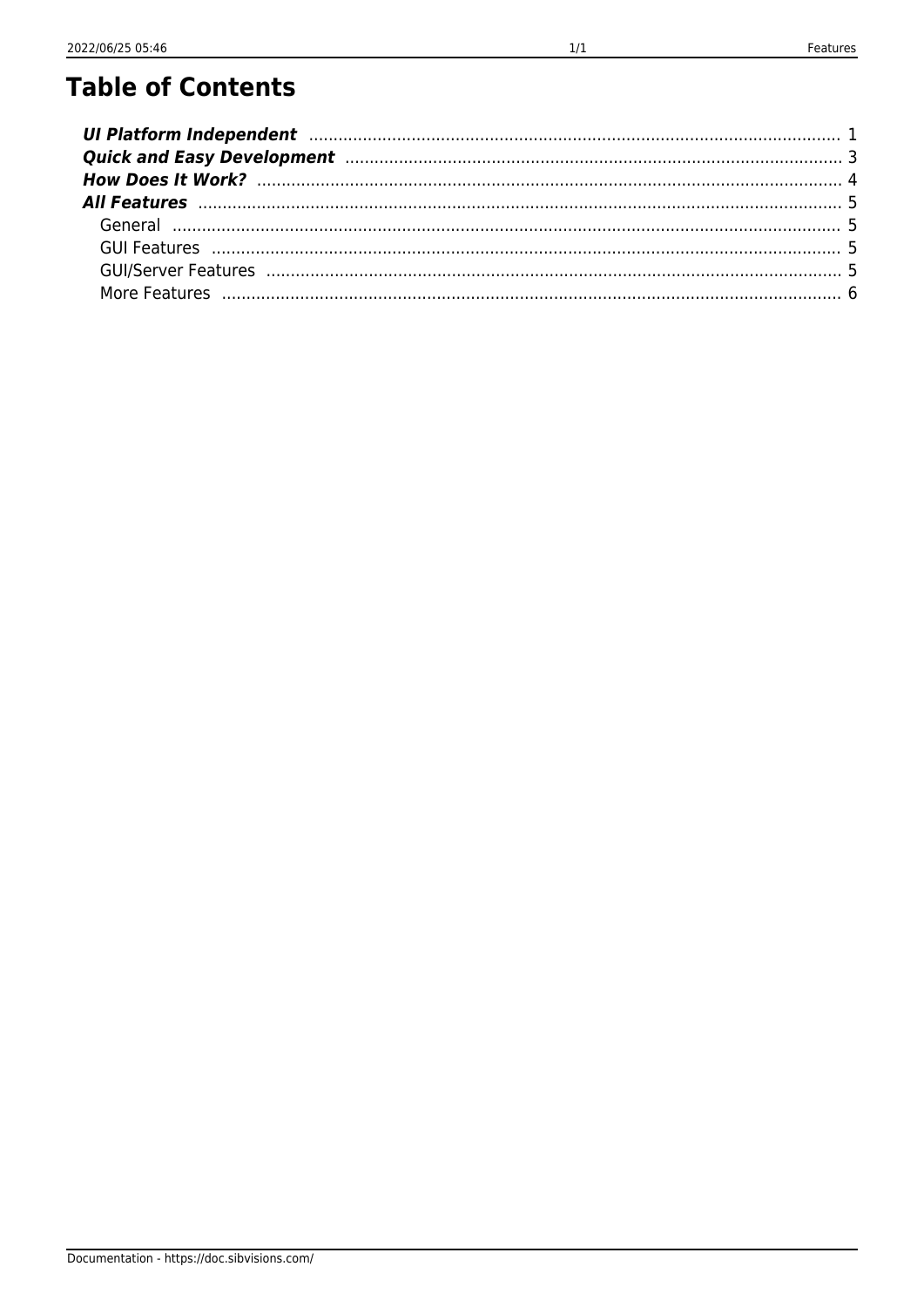# <span id="page-1-0"></span>**UI Platform Independent**

Write UI source code for your screens once and start the application as a web, mobile, or desktop solution.

- **Swing** Applet, Webstart or Desktop
- **Vaadin** HTML5/Ajax
- **iOS and Android** Native App for Smartphone, Tablet

|                        | $\rightarrow$ C $\overline{c}$ http://10.0.0.135.8080/Projekt-envaloup/websi |                                                                                                                                                              |                                                                                  | $Q$ $R$<br>$\frac{1}{2C}$                                   |
|------------------------|------------------------------------------------------------------------------|--------------------------------------------------------------------------------------------------------------------------------------------------------------|----------------------------------------------------------------------------------|-------------------------------------------------------------|
|                        |                                                                              |                                                                                                                                                              |                                                                                  |                                                             |
|                        | Status                                                                       |                                                                                                                                                              |                                                                                  | $_{\odot}$<br>$\pi$                                         |
|                        | O Extension<br>Contact<br>Clearer<br>Grand Charles<br>Hartung<br>Hartung     |                                                                                                                                                              |                                                                                  |                                                             |
| <b>STATUS</b>          |                                                                              |                                                                                                                                                              |                                                                                  |                                                             |
|                        |                                                                              |                                                                                                                                                              |                                                                                  |                                                             |
|                        |                                                                              |                                                                                                                                                              |                                                                                  |                                                             |
|                        |                                                                              |                                                                                                                                                              |                                                                                  |                                                             |
|                        |                                                                              |                                                                                                                                                              |                                                                                  |                                                             |
|                        |                                                                              |                                                                                                                                                              |                                                                                  |                                                             |
|                        |                                                                              |                                                                                                                                                              |                                                                                  |                                                             |
|                        |                                                                              |                                                                                                                                                              |                                                                                  |                                                             |
|                        |                                                                              |                                                                                                                                                              |                                                                                  |                                                             |
|                        |                                                                              |                                                                                                                                                              |                                                                                  |                                                             |
|                        |                                                                              |                                                                                                                                                              |                                                                                  | @23:2031                                                    |
| <b>JVx Vaa</b>         | $x \rightarrow$<br><b>a</b> http://10.0.0.135/Vaadin/pps/web                 |                                                                                                                                                              |                                                                                  |                                                             |
| $\rightarrow$ c        |                                                                              |                                                                                                                                                              |                                                                                  | E                                                           |
|                        | Statistic                                                                    |                                                                                                                                                              |                                                                                  | $_{\tiny \odot}$<br>$\pi$                                   |
| $\odot$                |                                                                              |                                                                                                                                                              |                                                                                  |                                                             |
|                        | VEAR.<br>487200                                                              | 1,000                                                                                                                                                        | <b>Annual turnover</b>                                                           |                                                             |
|                        | 2011<br>2012<br>370800<br>252000                                             | ł<br>5008                                                                                                                                                    |                                                                                  |                                                             |
| a                      |                                                                              |                                                                                                                                                              | $\blacksquare$<br>and the                                                        | IJ,                                                         |
|                        |                                                                              |                                                                                                                                                              |                                                                                  |                                                             |
| ®                      |                                                                              |                                                                                                                                                              | <b>M</b> Netsales                                                                |                                                             |
|                        |                                                                              |                                                                                                                                                              | $\bullet$ Lives $\circ$ Areas                                                    |                                                             |
| ni<br>Statistic        | 14616<br>ï                                                                   | 12180                                                                                                                                                        | Monthly turnover                                                                 |                                                             |
|                        | 29232<br>48720<br>k.                                                         | 24350<br>$\begin{array}{l} \frac{1}{2} \begin{array}{c} m \ \\ n \end{array} \end{array} \begin{array}{c} \begin{array}{c} m \ \\ n \end{array} \end{array}$ | $\overline{\phantom{a}}_s$<br>$\mathbb{R}^+$<br>137<br>ï<br>ÿ<br>ï               | $\mathbf{r}_{\text{H}}$<br>$\overline{u}$<br>$\overline{1}$ |
|                        | 73083<br>19488<br>6                                                          | 16240                                                                                                                                                        |                                                                                  |                                                             |
|                        | 43848<br>48720<br>$\frac{7}{8}$                                              | 56540<br>40600                                                                                                                                               | $+$ Netsales                                                                     |                                                             |
|                        |                                                                              |                                                                                                                                                              |                                                                                  |                                                             |
| Ó                      |                                                                              |                                                                                                                                                              |                                                                                  | 0.15:16741                                                  |
| .<br>Projekty.         | $\sqrt{1}$                                                                   |                                                                                                                                                              |                                                                                  | $\equiv$                                                    |
| $\rightarrow$ c        | http://10.0.0.135.8000/Projektienwaltung/webui                               |                                                                                                                                                              |                                                                                  | $Q$ $R$<br>$\frac{1}{2}$                                    |
|                        | Projekte                                                                     |                                                                                                                                                              |                                                                                  | $_{\tiny \odot}$<br>$\vec{n}$                               |
| <b>R</b> VERNO         |                                                                              |                                                                                                                                                              |                                                                                  |                                                             |
| PRODUCTS               | Sichen $\lceil$                                                              |                                                                                                                                                              | olekte                                                                           |                                                             |
| STATUS                 | $\overline{\mathbf{Q}}$ and                                                  |                                                                                                                                                              | Name<br>Forms Integration<br>OW wind in Zaleumit in Jan<br>Besch                 |                                                             |
|                        | ECMS Formula<br>Economics (1999)<br>Carl Micro Projekt                       |                                                                                                                                                              |                                                                                  |                                                             |
|                        |                                                                              |                                                                                                                                                              |                                                                                  |                                                             |
|                        |                                                                              |                                                                                                                                                              | Status<br><b>Bestellt</b>                                                        |                                                             |
|                        |                                                                              |                                                                                                                                                              | $\overline{\phantom{a}}$                                                         |                                                             |
|                        |                                                                              |                                                                                                                                                              | Todos                                                                            |                                                             |
|                        |                                                                              |                                                                                                                                                              |                                                                                  |                                                             |
|                        |                                                                              |                                                                                                                                                              | BENNIN<br>15.07.2013<br><b>Community</b><br><b>Community</b><br><b>Community</b> |                                                             |
|                        |                                                                              |                                                                                                                                                              | Sales<br>Masken 12.07.2013<br>Kidoff 01.07.2013                                  |                                                             |
| Þ<br>r                 |                                                                              |                                                                                                                                                              |                                                                                  | $0.23:207 = 1$                                              |
|                        |                                                                              |                                                                                                                                                              |                                                                                  |                                                             |
|                        |                                                                              |                                                                                                                                                              |                                                                                  | Ξ,                                                          |
| $-$ Wx Vas.            | $x +$                                                                        |                                                                                                                                                              |                                                                                  | $\frac{1}{2}$                                               |
| $\rightarrow$ c        | http://10.0.0.135/VaadinApps/web                                             |                                                                                                                                                              |                                                                                  | $Q$ $R$                                                     |
|                        | Statistic                                                                    |                                                                                                                                                              |                                                                                  | $_{\odot}$<br>首                                             |
| $_{\odot}$             | VEAR.<br><b>MTIALES</b>                                                      |                                                                                                                                                              |                                                                                  |                                                             |
|                        | 370800                                                                       |                                                                                                                                                              | Annual turnover                                                                  |                                                             |
|                        | 2011<br>2012<br>252000                                                       | 훟<br>500k                                                                                                                                                    | ۱                                                                                |                                                             |
| h,                     |                                                                              |                                                                                                                                                              | <b>COL</b><br>m.                                                                 |                                                             |
|                        |                                                                              |                                                                                                                                                              | Grossales <b>III</b> Netsales                                                    |                                                             |
| $^{\circ}$             |                                                                              |                                                                                                                                                              |                                                                                  |                                                             |
|                        |                                                                              |                                                                                                                                                              | $\bullet$ Lives $\circ$ Areas                                                    |                                                             |
| <b>IN</b><br>STATISTIC |                                                                              |                                                                                                                                                              | Monthly turnover                                                                 |                                                             |
| ٠                      | 14616<br>20222<br>48720<br>$\frac{1}{4}$                                     | 12180<br>24360<br>40600<br>$\frac{1}{2}$ $\frac{m}{m}$ .<br>60900                                                                                            | $e^+e^+$<br>1979<br>$\overline{z}$                                               | $10^{-7}$ 11                                                |
|                        | 73080<br>19488<br>s.                                                         | 16240                                                                                                                                                        | $\frac{1}{2}$                                                                    |                                                             |
|                        | 43848<br>ù.                                                                  | 35540                                                                                                                                                        | $+86$                                                                            |                                                             |
| ×<br>♦                 |                                                                              |                                                                                                                                                              |                                                                                  |                                                             |
|                        |                                                                              |                                                                                                                                                              |                                                                                  | @15:16741                                                   |
|                        |                                                                              |                                                                                                                                                              |                                                                                  |                                                             |
|                        |                                                                              |                                                                                                                                                              |                                                                                  |                                                             |
|                        |                                                                              |                                                                                                                                                              |                                                                                  |                                                             |
|                        |                                                                              |                                                                                                                                                              |                                                                                  |                                                             |
|                        |                                                                              |                                                                                                                                                              |                                                                                  |                                                             |
|                        |                                                                              |                                                                                                                                                              |                                                                                  |                                                             |
| $\ddot{a}$             |                                                                              |                                                                                                                                                              | $\sigma$ <b>H</b>                                                                |                                                             |
|                        |                                                                              |                                                                                                                                                              |                                                                                  |                                                             |
| Statistic              |                                                                              |                                                                                                                                                              |                                                                                  | $\theta$ , and $\theta$<br>$\circ$ $\pi$                    |
| kend tru               |                                                                              |                                                                                                                                                              |                                                                                  |                                                             |
|                        |                                                                              |                                                                                                                                                              |                                                                                  |                                                             |
|                        |                                                                              |                                                                                                                                                              |                                                                                  |                                                             |
|                        |                                                                              |                                                                                                                                                              |                                                                                  |                                                             |
|                        |                                                                              |                                                                                                                                                              |                                                                                  |                                                             |
| ×<br>医鼻的 医骨骨           |                                                                              |                                                                                                                                                              |                                                                                  |                                                             |
|                        |                                                                              |                                                                                                                                                              |                                                                                  |                                                             |
|                        |                                                                              |                                                                                                                                                              |                                                                                  |                                                             |
|                        |                                                                              |                                                                                                                                                              | i                                                                                |                                                             |
|                        |                                                                              |                                                                                                                                                              |                                                                                  |                                                             |
|                        |                                                                              |                                                                                                                                                              |                                                                                  |                                                             |
|                        |                                                                              | 1250<br>1250<br>1350<br>1350<br>1350<br>1350<br>1350<br>1350                                                                                                 |                                                                                  |                                                             |
|                        |                                                                              |                                                                                                                                                              |                                                                                  |                                                             |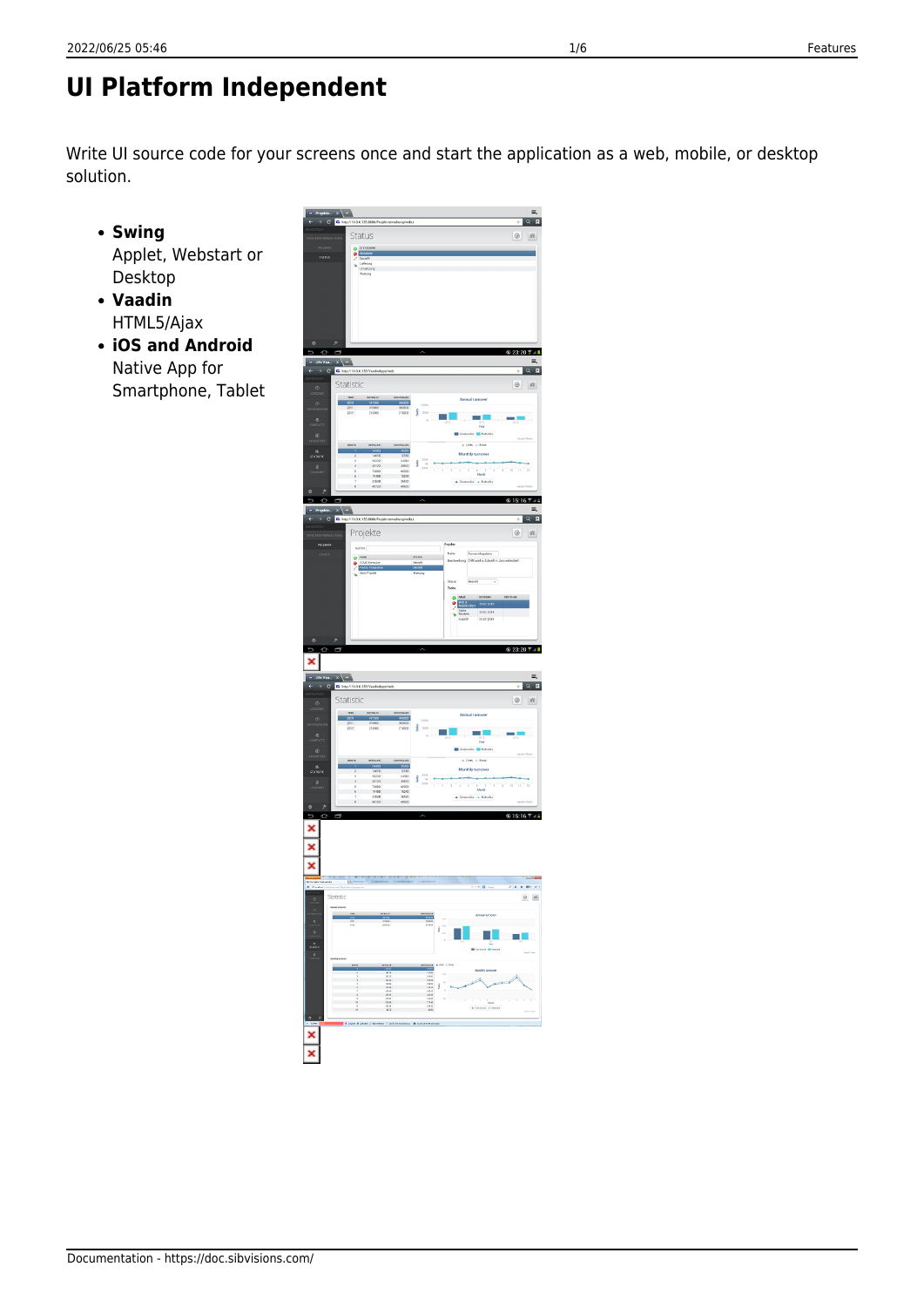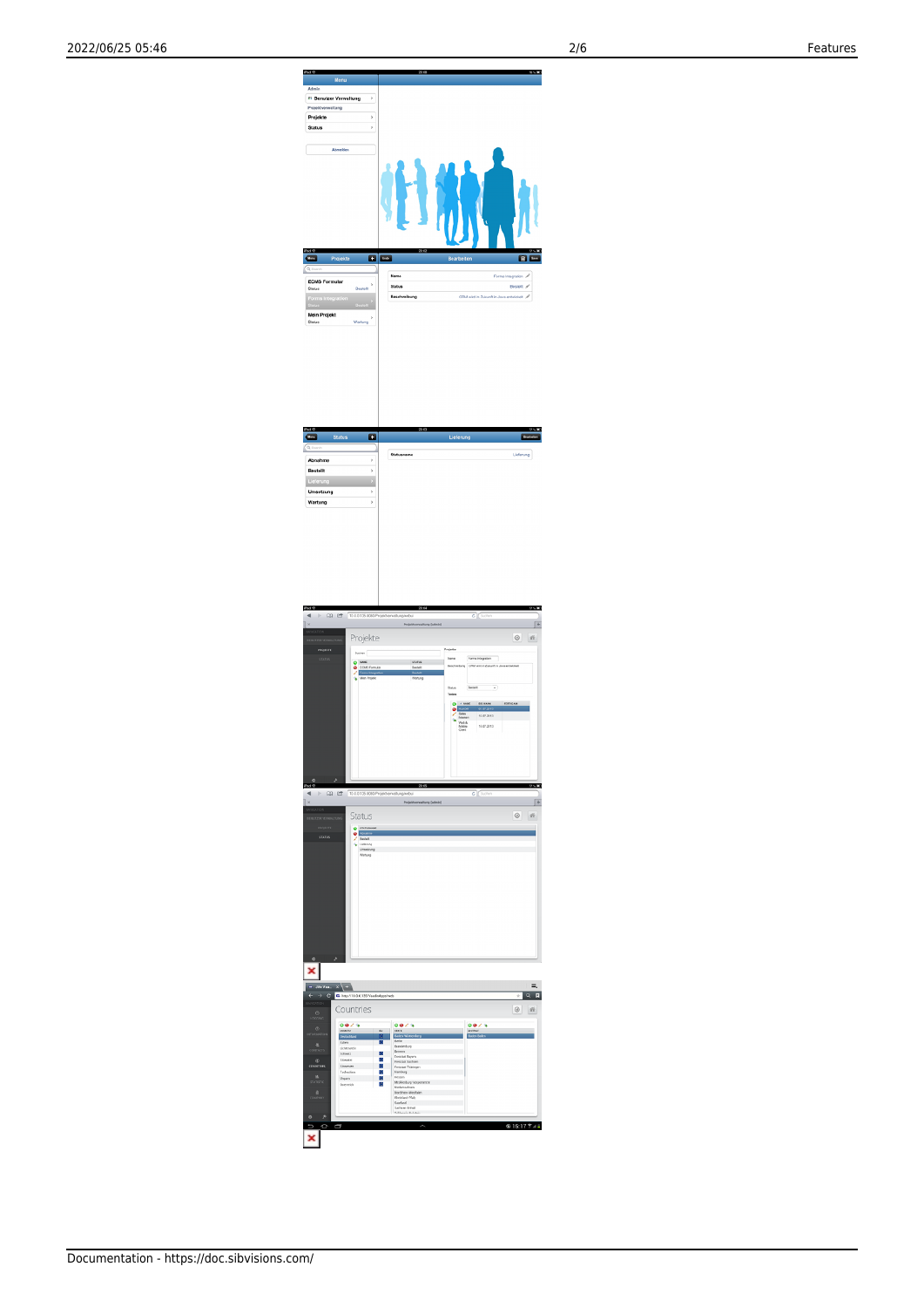

### <span id="page-3-0"></span>**Quick and Easy Development**

Client Code:

```
private void initializeUI() throws Exception {
 UITable table = new UITable();
  table.setDataBook(rdbContacts);//bind to UI model
   add(table, UIBorderLayout.CENTER);
   setTitle("Contacts");
  setSize(new UIDimension(600, 500));
}
private void initializeModel() throws Throwable {
 RemoteDataBook rdbContacts = new RemoteDataBook();
   rdbContacts.setDataSource(getDatasource()); // bind to DAO "contacts"
   rdbContacts.setName("contacts");
   rdbContacts.open();
}
```
Server Code:

```
public IStorage getContacts() throws Exception {
   DBStorage dbsContacts = (DBStorage)get("contacts");
   if (dbsContacts == null) {
     dbsContacts = new DBStorage(); // Automatic DAO
     dbsContacts.setDBAccess(getDBAccess());
     dbsContacts.setWritebackTable("CONTACTS");
     dbsContacts.open();
     put("contacts", dbsContacts);
   }
   return dbsContacts;
}
```
#### **You don't need more code!**

You write just a few lines of code for an application that manages your contacts.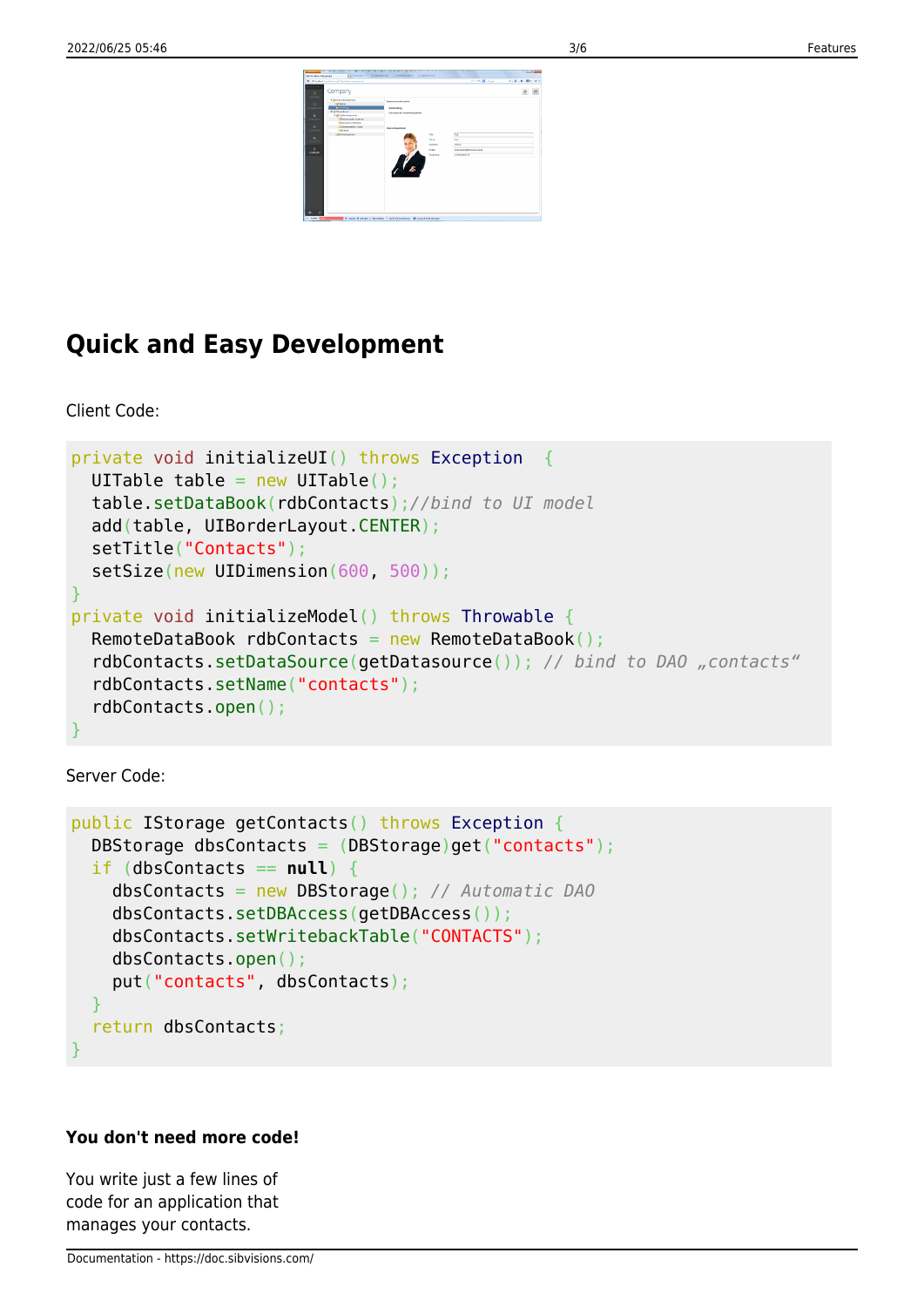- **initializeUI()** Initialize an UITable, bind it to the model, and add it to the screen.
- **initializeModel()** Instantiate model for contacts, bind it to the server, and the DAO "contacts".
- **getContacts()** Instantiate DAO "contacts", initialize it with database and table "CONTACTS".

### <span id="page-4-0"></span>**How Does It Work?**

#### $\pmb{\times}$

JVx' DAO class DBStorage analyzes the data model of table "CONTACTS". This detects all data types for all columns and all foreign keys to master data tables. This metadata information is sent to the client model.

The dynamic client model, for all Daten data-bound GUI controls, uses this metadata. Because of this mechanism, all input fields get a specific data type and size directly from the database. Dropdown lists are created because of foreign key references to master data tables, etc.

As a result, no further source code is necessary. *Covention Over Configuration* Any deviation from the standard behavior can be coded accordingly.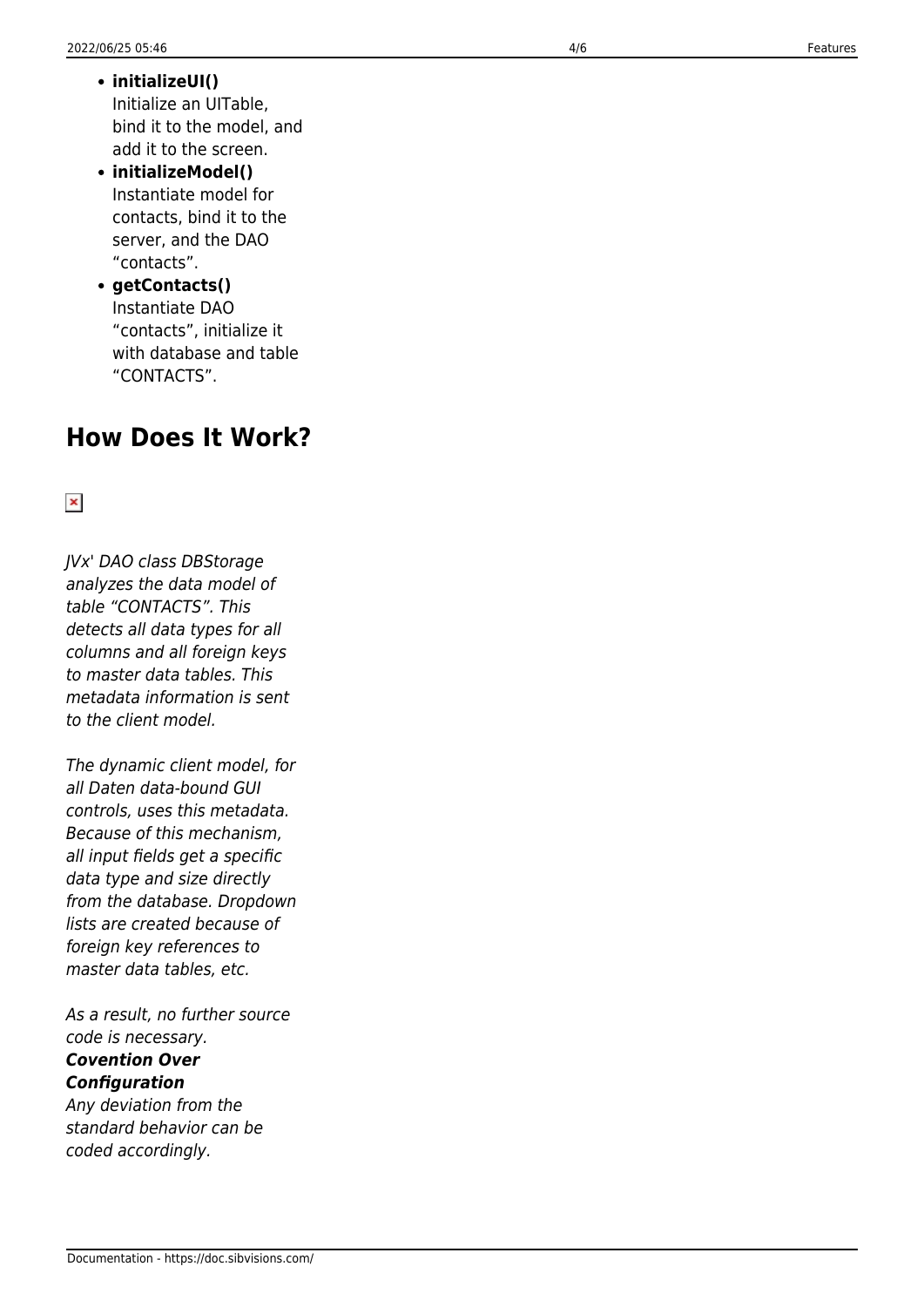## <span id="page-5-0"></span>**All Features**

### <span id="page-5-1"></span>**General**

**OpenSource Framework**

Apache 2.0 license

- **Full Stack Framework**
	- Full application stack, starts with GUI and ends with Persistence
	- Simple APIs, short training period
	- Well documented
	- Easy to extend
- **Database Independent**
	- Oracle, DB2, MS SQL, MySql/MariaDB, PostgreSql, HSQLDB, Hana, Tibero, etc.
- **Applicationserver Independent**
	- Any servlet container, e.g., Tomcat, Wildfly, etc.
- **Multi-Tier Architecture**

### <span id="page-5-2"></span>**GUI Features**

### **GUI Technology Independent**

- Web (vaadin)
- Mobile (native iOS, Android)
- Desktop (Swing, JavaFX)
- Headless (Testing)
- **Standardized Dynamic Model for All Data-Bound GUI Controls**
	- Uses persistence metadata as base datatype, data size, datatype dependent editors (e.g., "Date"  $\rightarrow$  Date editor, "Master data"  $\rightarrow$  Dropdown list (= Combobox)
	- Editor (Number, Date, Dropdown), Table, Tree, Chart

### <span id="page-5-3"></span>**GUI/Server Features**

- **Flexible Authentication Management With Different Security Managers** Database table, NTLM, LDAP, XML
- **CRUD Triggers on Client & Application Server** Before/After Insert, Update, Delete, Select, …
- **Event & Listener Concept**
- **Multilingual Support**
- **Lazy Loading**
	- Only visible GUI information are loaded
	- No paging, lazy loading is integrated in GUI controls → scrollbar
	- Process millions of records
- **Flexible Application Frame**
	- $\circ$  Integrated in the framework
	- Contains Toolbar, Menu, Login/out, Change password, Help, About, Save, Reload, …
	- $\circ$  Can be easily extended and adapted to the requirements of the application
	- $\circ$  CSS styling, Web appliaction frame
	- Fully configurable application frame through interfaces